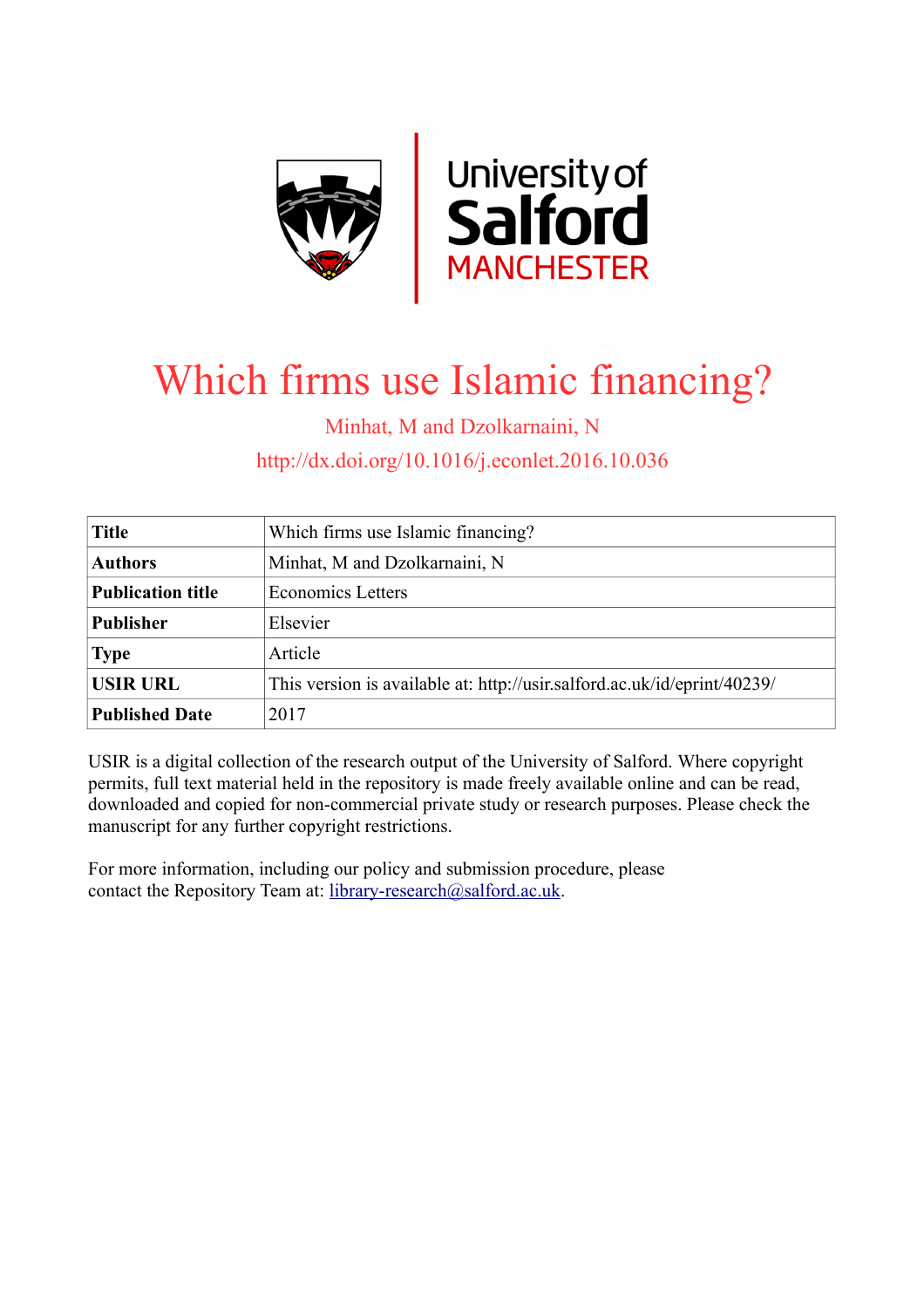#### [Economics Letters 150 \(2017\) 15–17](http://dx.doi.org/10.1016/j.econlet.2016.10.036)

Contents lists available at [ScienceDirect](http://www.elsevier.com/locate/ecolet)

## Economics Letters

journal homepage: [www.elsevier.com/locate/ecolet](http://www.elsevier.com/locate/ecolet)

# Which firms use Islamic financing?

### M[a](#page-1-0)rizah Minhat<sup>a</sup>, Nazam Dzolkarnaini <sup>[b,](#page-1-1)</sup>\*

<span id="page-1-0"></span>a *The Business School, Edinburgh Napier University, United Kingdom*

<span id="page-1-1"></span>b *Salford Business School, University of Salford, United Kingdom*

#### h i g h l i g h t s

• We study the use of Islamic financing instruments (IFIs) by non-financial firms.

• IFIs form a significant share of the users' capital structures.

• Less profitable firms use more debt than equity which is largely made up of IFIs.

#### ARTICLE INFO

*Article history:* Received 28 March 2016 Received in revised form 13 October 2016 Accepted 15 October 2016 Available online 27 October 2016

*JEL classification:* C33 G32 Z12 *Keywords:*

Islamic finance Capital structure Agency cost

#### **1. Introduction**

Research about corporate financing has flourished since the infamous proposition of capital structure irrelevance by [Modigliani](#page-3-0) [and](#page-3-0) [Miller](#page-3-0) [\(1958\)](#page-3-0). Significant progress has been made to understand the determinants of financing choice, which has resulted in voluminous empirical evidence that tested various capital structure theories such as agency theory [\(Jensen,](#page-3-1) [1986\)](#page-3-1), trade-off theory and pecking order theory [\(Shyam-Sunder](#page-3-2) [and](#page-3-2) [Myers,](#page-3-2) [1999\)](#page-3-2). In essence, the theories attempted to explain factors that could plausibly influence the use of internal funds (i.e., profits) and external funds (i.e., debt and equity) in corporate financing.

However, our understanding of corporate financing decisions remains incomplete, particularly in respect of the use of Islamic financing instruments (referred to as IFIs hereafter). There is a

<span id="page-1-2"></span>∗ Correspondence to: Salford Business School, University of Salford, Salford M5 4WT, United Kingdom.

*E-mail address:* [n.dzolkarnaini@salford.ac.uk](mailto:n.dzolkarnaini@salford.ac.uk) (N. Dzolkarnaini).

a b s t r a c t

This study explores to what extent the Islamic financing instruments are used by non-financial firms. Based on a panel data of firms from fourteen developing countries for the 2005–2009 period, we find that Islamic financing forms a significant share of the users' capital structures. Less profitable firms are found more likely to use debt than equity in which case Islamic instruments were preferred over conventional debt. The finding suggests that Islamic financing does benefit less profitable firms, which is consistent with the agency cost perspective.

> © 2016 The Authors. Published by Elsevier B.V. This is an open access article under the CC BY license [\(http://creativecommons.org/licenses/by/4.0/\)](http://creativecommons.org/licenses/by/4.0/).

clear gap in the corporate finance literature because it is currently unable to explain the economic rationale of why firms use IFIs to finance their activities. This gap has to be addressed given the fact that Islamic finance industry remains buoyant even during the recent economic slowdown.<sup>[1](#page-1-3)</sup> Our study aims to fill this gap. We conjecture that religion is not the sole factor that influences the decision to use IFIs in corporate financing. We offer plausible economic rationale for this financing behaviour. The insight offered in this study provides an important foundation for future research

Theoretically, due to the prohibition of interest on debt and promotion of profit and loss sharing, IFIs should possess attributes that are distinguishable from conventional financing instruments [\(Ayub,](#page-3-3) [2007\)](#page-3-3). The distinctive nature of Islamic financing invokes a question on whether the decision to use IFIs will be influenced by similar set of factors that influence the use of conventional

<span id="page-1-3"></span>1 [Financial](#page-3-4) [Times](#page-3-4) [\(12 May 2011\)](#page-3-4).

on corporate financing.

<http://dx.doi.org/10.1016/j.econlet.2016.10.036>

0165-1765/© 2016 The Authors. Published by Elsevier B.V. This is an open access article under the CC BY license [\(http://creativecommons.org/licenses/by/4.0/\)](http://creativecommons.org/licenses/by/4.0/).





economics letters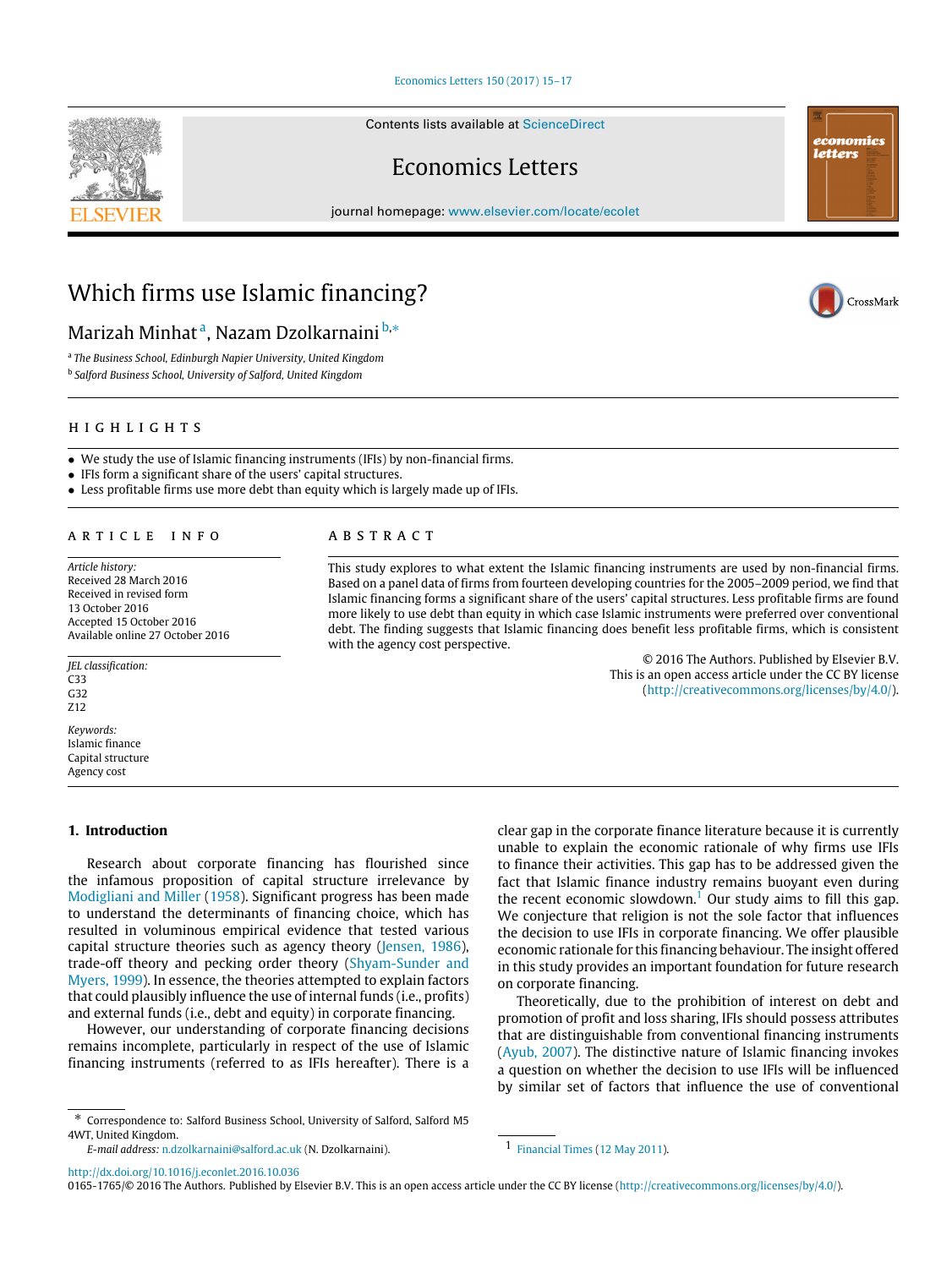<span id="page-2-0"></span>

| Table 1                                                                             |
|-------------------------------------------------------------------------------------|
| Sample distribution by country, data availability, and the use of IFIs (2005–2009). |

| No. | Country      | No. of firms with annual reports available (2005-2009) | No. of firms with IFIs | Percentage (%) |
|-----|--------------|--------------------------------------------------------|------------------------|----------------|
|     | Bahrain      |                                                        |                        |                |
|     | Bangladesh   |                                                        |                        |                |
|     | Egypt        |                                                        |                        |                |
|     | Indonesia    | 16                                                     |                        | 25             |
|     | Jordan       |                                                        |                        |                |
|     | Kuwait       |                                                        |                        | 22             |
|     | Malaysia     | 20                                                     |                        | 65             |
|     | Mauritius    | 9                                                      |                        |                |
|     | Pakistan     | 14                                                     |                        | 29             |
| 10  | Palestine    |                                                        |                        |                |
|     | Qatar        | 16                                                     |                        | 25             |
| 12  | Saudi Arabia |                                                        |                        | 67             |
| 13  | Tunisia      |                                                        |                        |                |
| 14  | UAE          | 12                                                     |                        | 33             |
|     | <b>Total</b> | 129                                                    | 36                     | 28             |

instruments. To answer this question, we test whether the usual firm-specific factors, namely, profitability, growth opportunities, collateral, size and liquidity influence the use of IFIs by firms.

First, we find that Islamic financing forms a significant proportion of users' capital structures. Second, less profitable firms and those with greater growth opportunities are associated with greater use of debt as measured by leverage (i.e., longterm debt over equity), which is consistent with the pecking order theory. This suggests that firms attract debt over equity due to greater asymmetric information as proxied by growth opportunities and the shortage of internal funds (i.e., profitability). Thirdly, profitability is significantly related to the decision to use Islamic financing, in which less profitable firms have more proportion of IFIs instead of conventional debt in their capital structures. Islamic financing attracts less profitable firms due to the presence of adverse selection amongst Islamic financiers, who may discount the agency cost of financing to survive within their restricted investment universe [\(Aggarwal](#page-3-5) [and](#page-3-5) [Yousef,](#page-3-5) [2000;](#page-3-5) [Godlewski](#page-3-6) [et al.,](#page-3-6) [2013\)](#page-3-6).

#### **2. Sample and data**

The sample is consisted of large firms from fourteen developing countries that have non-negligible presence of Islamic banks: Bahrain, Bangladesh, Egypt, Indonesia, Jordan, Kuwait, Malaysia, Mauritania, Pakistan, Qatar, Saudi Arabia, Tunisia, United Arab Emirates and Palestine. The corporate firms in these countries may have greater incentives to use Islamic financing due to the ready demand to invest in IFIs created by the Islamic financiers there. The data on IFIs were gathered from the annual reports of the firms for the period 2005–2009. The firms were the top twenty constituents of the main stock market index of each country. The sample excludes financial firms.

As reported in [Table 1,](#page-2-0) annual reports were available for 129 firms. IFIs were used by firms in fifty seven percent (i.e., 8/14) of the sample countries, namely, Saudi Arabia, Malaysia, UAE, Pakistan, Indonesia, Qatar, Kuwait and Egypt.

Firms' preference for using debt over equity to finance their operations is measured by the ratio of the book value of long-term debt to total equity [\(de](#page-3-7) [Jong](#page-3-7) [et al.,](#page-3-7) [2008\)](#page-3-7). This leverage ratio is set as the dependent variable when testing the influence of firmspecific factors on the preference to use debt over equity. To study the determinants of Islamic financing among firms, the ratio of long-term IFIs to long-term debt is used as the dependent variable. This ratio reflects the extent of firms' preference for using IFIs over conventional debt to finance their operations.

Profitability is measured as the earnings before interest, tax, depreciation and amortisation divided by the total assets [\(Bevan](#page-3-8) [and](#page-3-8) [Danbolt,](#page-3-8) [2004\)](#page-3-8). The firm's market-to-book ratio is a common variable used to proxy for growth opportunities. It is defined as the ratio of the firm's market value of equity to the book value of equity. It contains the highest information content with respect to investment opportunities [\(Adam](#page-3-9) [and](#page-3-9) [Goyal,](#page-3-9) [2008\)](#page-3-9). Tangibility is defined as the ratio of tangible fixed assets (net of accumulated depreciation) to the firm's book value of total assets. It measures the firm's collateral level. Liquidity is the firm's current ratio which is measured as the current assets divided by the current liabilities. Firm size is measured as the natural log of total sales.

The descriptive statistics for the variables used in this study are presented in [Table 2.](#page-3-10) As reported in [Table 2,](#page-3-10) the average leverage (i.e., long-term debt over equity) of firms is 85%, which is surprisingly high. By comparison, the average presence of IFIs on the users' capital structures is substantial, which is 28% of their total equity. The average ratio of IFIs to total debt is even higher, which is 46%.

#### **3. Empirical analysis and results**

Unbalanced panel regression models were used to test the determinants of conventional debt and IFIs usage among firms. [Bevan](#page-3-8) [and](#page-3-8) [Danbolt](#page-3-8) [\(2004\)](#page-3-8) argue that the empirical evidence on capital structure determinants based on pooled cross-sectional regressions may be biased due to their failure to control for firm-specific, time-invariant heterogeneity. A formal Hausman specification test for fixed versus random effects panel estimation was used to identify the estimation method which is suitable for each financial policy measure.

Columns 1 and 2 of [Table 3](#page-3-11) report the results for conventional debt determinants whereby a leverage ratio is used as the dependent variable. The profitability coefficients across two different regression models are negative and significant, which are consistent with the prediction of pecking order theory [\(Myers](#page-3-12) [and](#page-3-12) [Majluf,](#page-3-12) [1984\)](#page-3-12). The shortage of internal funds (i.e., profitability) may signal greater uncertainty about a firm's prospect for solvency, hence is likely to attract higher agency cost of equity. Therefore, debt is preferred to minimise the agency cost of financing. Debt is also preferred by firms with greater growth opportunities that suffer from greater information asymmetry about their future cash flows. This argument is consistent with the observed significant positive relationship between leverage and growth opportunities.

Columns 3 and 4 of [Table 3](#page-3-11) report the significance of profitability on the firm's decision to use Islamic financing. Both fixed-effects and random-effects reveal consistent results that suggest profitability affects the decision to use IFIs. The negative relationship between IFIs and profitability suggests that less profitable firms are more likely to have greater proportion of IFIs on their capital structures.